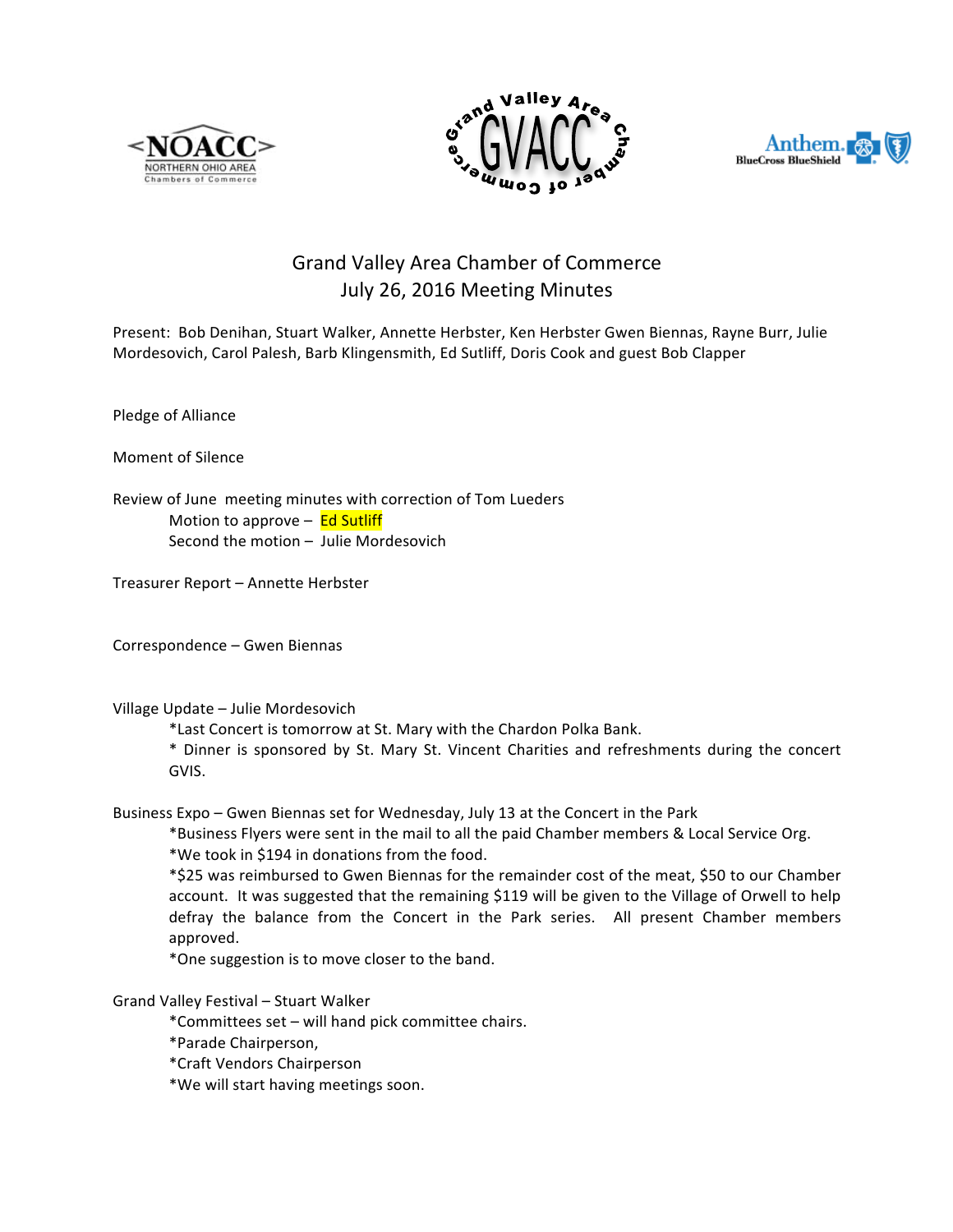Ashtabula County Fair Booth - Tuesday, August 9.

\*We still need coverage for one shift

\*Volunteers: Ed Sutliff, Pat & Gary Hunter, Stuart Walker

## NOACC – Annette Herbster

\*Energy Program can help reduce our electric bill

\*Chamber may get funds from this program.

\*Chambers will not be solicited.

\*Our Attorney has review them and will not have any effect on our non profit status

\*Already proposed – members to approve

\*We will ask NOACC to come and present this for our members, with a possible joint meeting with the Middlefield Chamber

\*Part of our Chamber benefits

Motion to approve - Carol Palesh

Second the motion - Stuart Walker

## Business Social Night - Annette Herbster

\*Evening meeting possibly in September at Woody's.

\*We need to have a good representation of our Business so it is worth while for them to open just for us.

#### Business Round Table

Barb Klingensmith - CN picnic at the New Lyme Pavilion Carol Palesh – small business loans 3.99% fixed rate 5 years Ed Sutliff - still extremely busy Rayne Burr -very busy Gwen Biennas - a bit slower, getting small orders and that's ok. Annette Herbster - busy, picking up book keeping clients. Ken Herbster  $-$  it's a little slow and there is an online coupon available Stuart Walker – interesting summer Bob Denihan – busy, getting things taken care of before surgery.

## One final note - Doris Cook

\*Ad for the Visitors Bureau - \$250 no later than October 1 \* listed in the events - \$50

Motion to adjourn Stuart Walker Second the motion Ken Herbster

Festival Update - Stuart Walker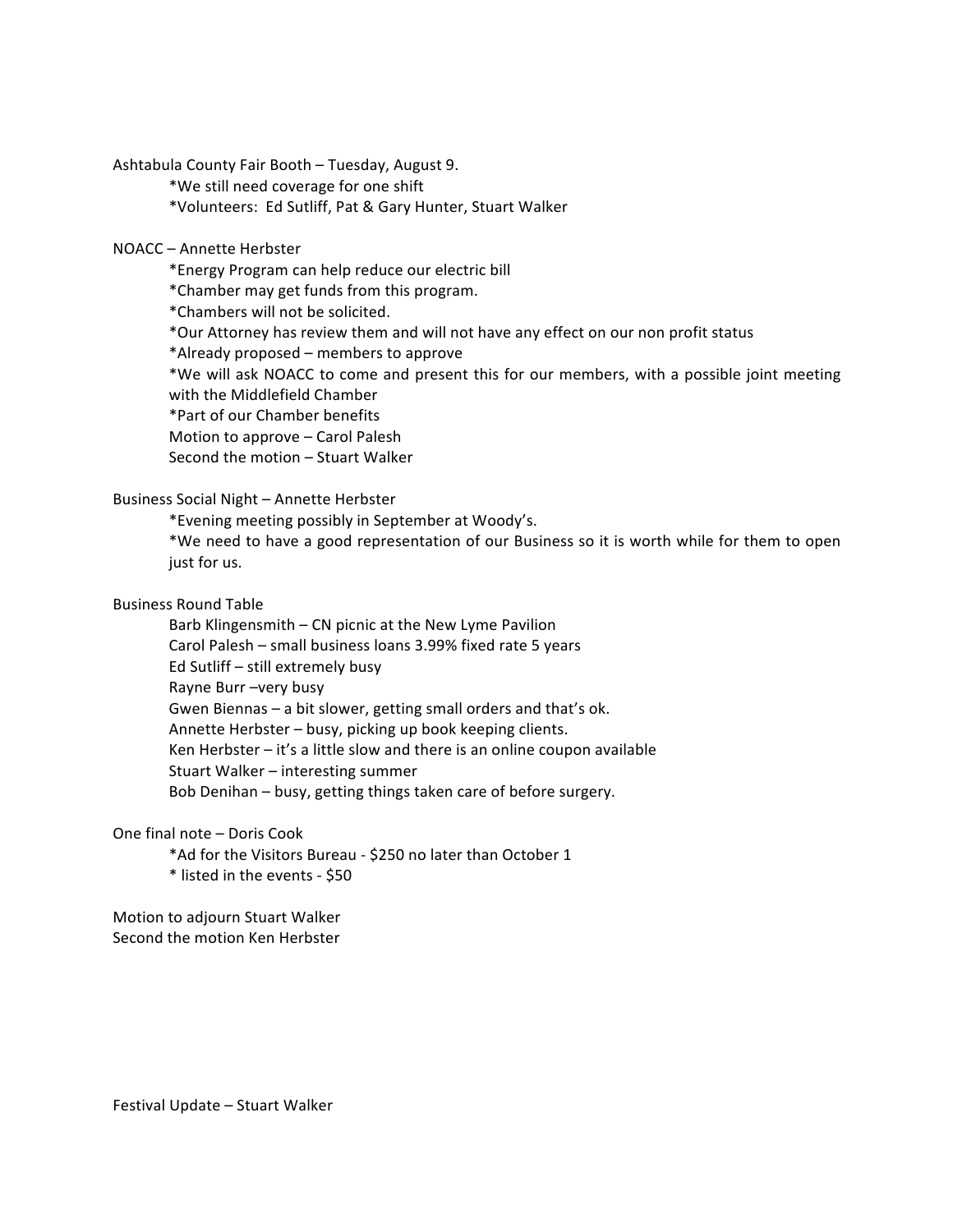\*We have a commitment from Nolan Ride Company to come to Orwell but we need to be flexible with the dates.

\*We are looking at a 4 day event – May 18-21

\*15% to 18% will come back to us in sales

\*25% will come back to us in concessions – they have the right to ask that what they bring no one else will be selling.

\*no minimum of people to attend

Motion to approve Festival with date change – Kimberly Herbster Second the  $motion - Gwen$  Biennas

Ed Sutliff asked if we will be doing the Circus this year. Maybe 2017.

Orwell Fire Department Event September 10-11 is not a Chamber event and is not covered with our insurance. It will be covered with the Village insurance. Meeting this evening at 6:30 p.m. anyone who would like to help with this event.

Website - Kimberly Herbster

\*Website up and running

\*3 clicks or less to get where you want to be with business/organizations.

\*Please contact Kimberly (info on webpage) if there is anything that needs changes.

Chamber Community Sign – brought to the general membership

\*Sign to be used for paid Chamber members

\*Everything needs to be in writing and given to Barb Klingensmith at Country Neighbor.

\*Barb asked about if there additional information will need to make room and it will be first come first serve on space on sign

Discussion - All in Favor

NOACC – Annette Herbster

\*talked to our NOACC Rep. Vickie Hawke they are still discussing Energy Advisors and attaining more information for clarification.

### Business Round Table

\*Conversation Station – name your own price Yard Sale; generous donations and are not accepting any more at this time. Crew kids are working at the Concert Series for cleanup and selling popcorn etc...

\*Kimberly Herbster – New Moon Music – growing nicely, giving lesion.

\*Barb Klingensmith – very nice Golf Outing.

\*Marie Miller (Ruritans) – flower sale went well, not sure what they will do for the fall.

\*Tom Leaders (guest) - architect just opened a new firm - possible new member\

\*Julie Mordesovich – planning Chicken Dinner with Fire Department

\*Ed Sutliff - very very busy

\*Gwen Biennas – very busy June and a few events in July

\*Annette Herbster - very business with tax assessments, first year for Workmans Comp.

 $*$ Bob Denihan – pretty slow and just keeping busy.

Motion to adjourn - Kimberly Herbster